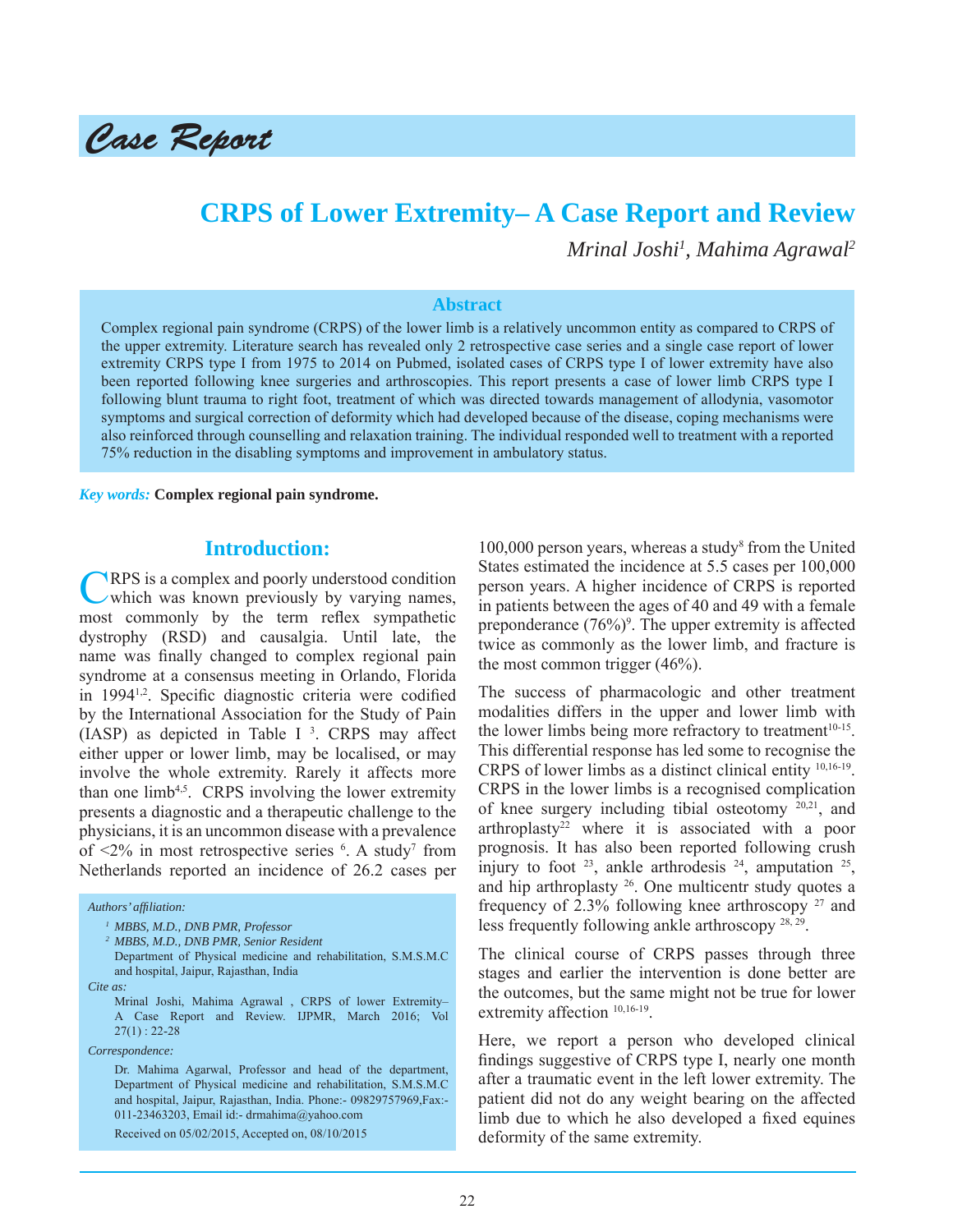**Table 1:** *IASP Diagnostic Criteria for Complex Regional Pain Syndrome (CRPS)3*

- 1. The presence of an inciting noxious event, or a cause of immobilization  $1$
- 2. Continuing pain, allodynia, or hyperalgesia in which the pain is disproportionate to any known inciting event.
- 3. Evidence at some time of edema, changes in skin blood flow, or abnormal sudomotor activity in the region of pain (can be sign or symptom).
- 4. This diagnosis is excluded by the existence of other conditions that would otherwise account for the degree of pain and dysfunction.

If seen without "major nerve damage" diagnose CRPS I; if seen in the presence of "major nerve damage" diagnose CRPS II.

<sup>1</sup> Not required for diagnosis; 5-10% of patients will not have this

# **Case Report:**

Mr (R) an 18 years old, Indian male was referred to the Rehabilitation Research Centre, Sawai Man Singh Hospital, Jaipur, India for chronic right lower extremity pain. He used to work as an iron cutter and while working, one of the rod pieces fell on his foot following which he experienced excruciating pain. He was taken to local hospital where a below knee plaster cast was applied for few weeks and was advised immobilisation. When the cast was removed, he was not able to bear weight due to pain and also started experiencing allodynia. It was not relieved by local or systemic medication and slowly he stopped weight bearing on the affected leg, which soon became stiff and also developed a fixed equinovarus deformity (Fig 1).

The chief complaint was severe, excruciating pain even with non-painful stimuli like touch or blowing over the skin, stiffness in the entire left lower limb with inability to bend the leg at hip, knee, ankle and foot. Pain was aggravated by motion, dependency and touch and there was intolerance to cold due to which he used to keep his ankle and foot covered with a soft cotton cloth. His pain was severe burning type not relieved with any treatment.

The patient was pain killers, non treated opioids and anti-inflammatory drugs, with no relief.

Sensory examination in the affected extremity revealed hyperalgesia and hyperpathia from hip down up to the ankle but was more significant distally. Motor examination was not possible because of stiffness and hyperpathia. Active range of motion was only 10 degree at the ankle, 30 at the knee and 10 at the hip. Skin around ankle joint was shiny, oedematous and cold with normal pulsation. He also had severe tremors in the foot with increased muscle tone. He also had developed a fixed equinovarus deformity of the ankle.

He was extensively investigated elsewhere but his haematology and biochemistry investigation reports were normal. MRI of brain and spine were also normal. X- rays of left ankle, knee and hip which revealed osteopenia which was confirmed on a DEXA scan. A triple phase bone scan was done which revealed increased flow of the tracer in perfusion phase, increased soft tissue pooling in blood pool phase and increased tracer uptake in the peri-articular regions of the left lower limb in delayed skeletal phase. These findings were consistent with the diagnosis of CRPS. Initially, nerve conduction study (NCS) was not possible because of pain, but after the subsidence of symptoms NCS revealed pure axonal neuropathy of common peroneal and tibial nerves. This can be seen in Table 2.

Initially, he was started on carbamazepine and baclofen, dose was increased after 7 days as there was no relief. Patient was then shifted on gabapentin 800 mg and nortryptaline 20 mg per day in divided doses, after which he showed 50% improvement in his symptoms. He was also initiated on alendronate and propranolol. The symptoms kept on improving slowly and he was then progressed from non-weight bearing range of motion exercises to partial weight bearing. At the end of two months, he was able to freely bear weight and was not having any sensory symptoms.

Then, a surgical correction of equinovarus deformity was performed and was given a solid ankle foot orthosis for ambulation (Fig 2). After 6 weeks of immobilisation in the cast patient had some pain on removal of cast, which was again managed by increasing the dose of Nortryptaline. He has developed good pain relief and is now ambulating with ankle foot orthosis without any walking aid and is currently on Nortryptaline 10mg only.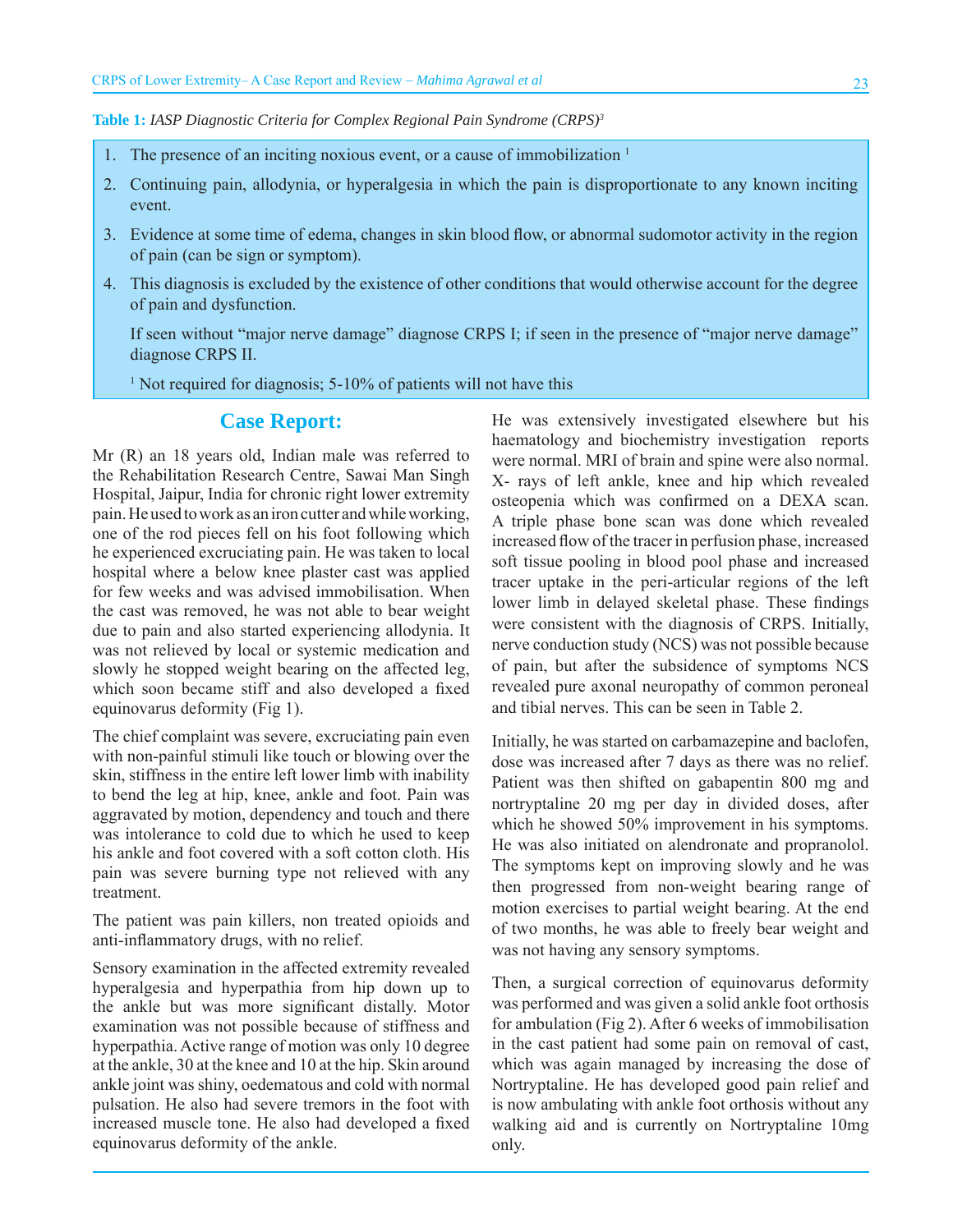

**Fig 1:** *Showing Fixed Equinovarus, Stiff Knee and Trophic Changes.* 

| Table 2: Nerve Conduction Study of Reported Case. |  |
|---------------------------------------------------|--|
|---------------------------------------------------|--|

| <b>Motor Nerve Studies Lower Limb</b> |              |             |                  |                     |
|---------------------------------------|--------------|-------------|------------------|---------------------|
| <b>Nerve: Right Peroneal</b>          |              |             |                  |                     |
| <b>Site</b>                           | Lat1<br>(ms) | Dur<br>(ms) | Amp              | <b>NCV</b><br>(m/s) |
| Ankle                                 | 5.52         | 8.44        | $0.7$ mV         | 29.03               |
| Knee                                  | 17.92        | 6.25        | $65.7 \mu V$     |                     |
| <b>Nerve: Left Peroneal</b>           |              |             |                  |                     |
| <b>Site</b>                           | Lat1<br>(ms) | Dur<br>(ms) | <b>Amp</b>       | <b>NCV</b><br>(m/s) |
| Ankle                                 | 6.04         | 14.58       | $0.3$ mV         | 34.55               |
| Knee                                  | 16.46        | 10.10       | $0.3\mu$ V       |                     |
| <b>Nerve: Right Tibial</b>            |              |             |                  |                     |
| <b>Site</b>                           | Lat1<br>(ms) | Dur<br>(ms) | <b>Amp</b>       | <b>NCV</b><br>(m/s) |
| Ankle                                 | 8.23         | 10.00       | $0.5$ mV         | 25.85               |
| Knee                                  | 24.48        | 12.19       | $82.2 \mu V$     |                     |
| <b>Nerve: Left Tibial</b>             |              |             |                  |                     |
| <b>Site</b>                           | Lat1<br>(ms) | Dur<br>(ms) | Amp              | <b>NCV</b><br>(m/s) |
| Ankle                                 | 6.98         | 15.21       | $1.4 \text{ mV}$ | 34.11               |
| Knee                                  | 18.13        | 8.44        | $1.4\mu$ V       |                     |

# **Discussion:**

Treatment of CRPS has not yet achieved precise standard guidelines and doctors as well as patients face difficulties with the diagnosis and management. Treatment should be started as early as possible to avoid secondary complications of chronicity of pain and



**Fig 3:** *Correction of Deformity with Ankle Foot Orthosis.*

fear, anxiety of living with undiagnosed pain. Because of the variation in treatment approach, an integrated interdisciplinary treatment approach is recommended, tailored to the individual patient <sup>30</sup>. The primary aims are to reduce pain, preserve or restore function, and enable patients to manage their condition and improve their quality of life 31.

CRPS has a variable presentation<sup>18</sup>. Nearly,  $95\%$ cases of CRPS elicit a history of trauma or surgery 32. In a classic case, within the first six weeks or so after injury, the sympathetic overreaction causes a swollen, immobile, and painful limb. Pain is in a non-anatomic distribution i.e. it does not follow the distribution of a peripheral nerve, and is often described as burning in nature. There is increased sweating, with colour changes in the extremity in most of the patients. Frequently, there is allodynia i.e. pain elicited with a non-noxious normal stimulus such as light touch of a bed sheet, blowing of air, etc. Late in the course of the disease, there are trophic changes (sudomotor): Dystrophic, smooth, shiny skin; osteoporosis; fast growing and brittle nails; hypertrichosis; and muscular and subcutaneous atrophy. All these symptoms may be found along with joint swelling and contractures<sup>33</sup>. In the dystrophic stage, ankle involvement may lead to a fixed equino-varus deformity of the hind foot with firm induration around the tibiotalar joint $34$  which was also present in this case.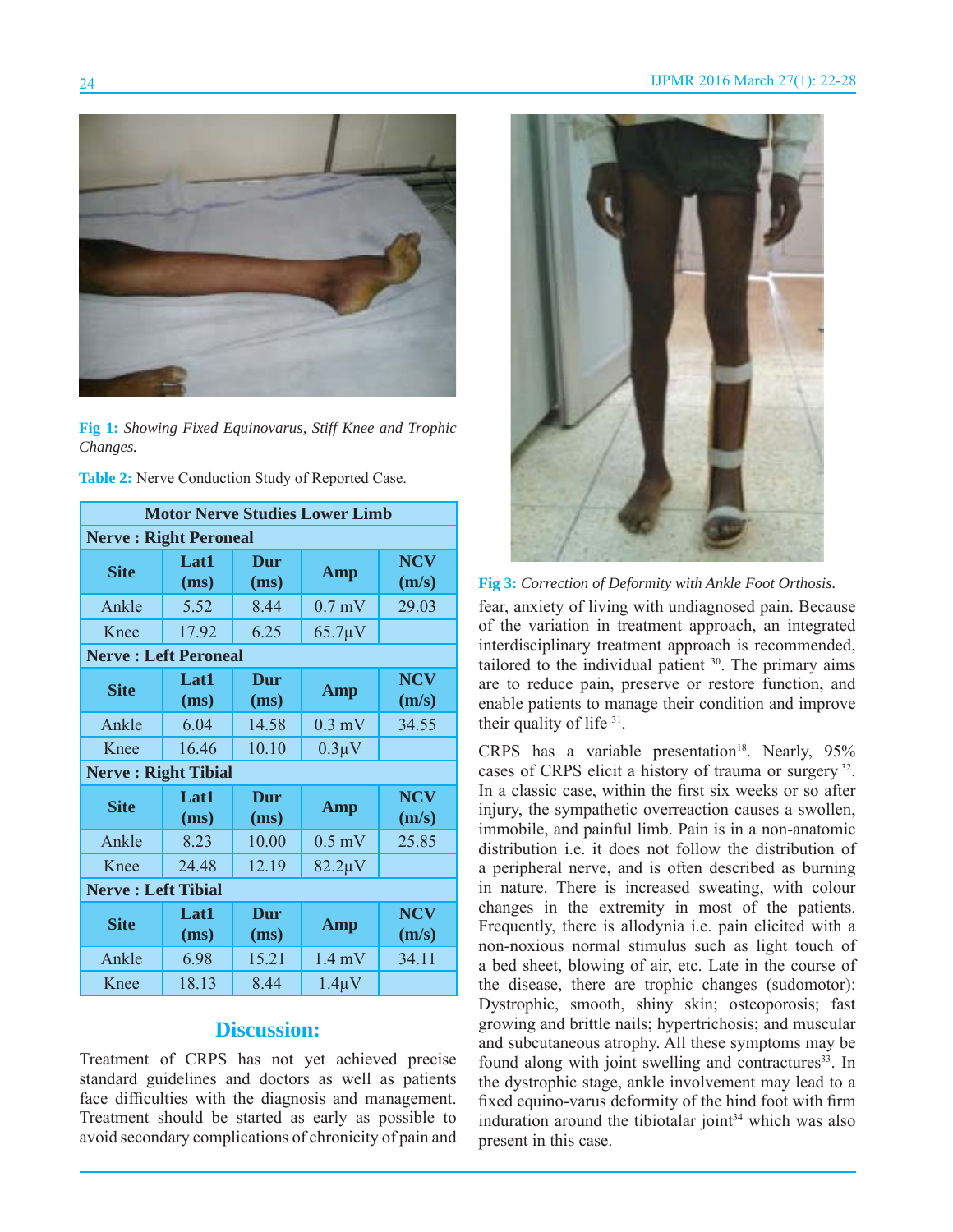In acute phase of CRPS there is neither a radiographic change nor an evidence of osteoporosis. Technitium 99m bone scans are commonly used to confirm the diagnosis of CRPS, but they have a specificity of 75% to 98% and a sensitivity of only 50% for this condition<sup>34,35</sup>. In the later stage, x-rays may reveal patchy demineralisation of the affected part<sup>34</sup>. A comparison of x-rays an bone scintigraphy $36$  reveals bone scans are more sensitive than x-rays, especially in the early phase of this condition. If the knee is involved, osteopenia of the patella and medial femoral condyle on the sunrise view characteristically is present<sup>16,37-39</sup>. MRI has more recently gained recognition in diagnosis  $40, 41$ , especially when radiology is contraindicated. Infrared thermography is sensitive and specific<sup>42</sup>, but is rarely used in clinical practice. DEXA scans are not useful for diagnosis, but may have a role in monitoring progress 43. But combining clinical evaluation and bone scan, give a better direction to diagnosis than singly.

Akkoc et al<sup>44</sup> reported a case with bilateral lower extremity CRPS in a patient with paraplegia occurring following spinal disc herniation surgery, who was treated with anticonvulsants and opioids for 6 months. She remained well but had a recurrence of symptoms for which she was treated successfully with pulsed radiofrequency (PRF) lumbar sympatholysis.

Harris *et al*<sup>45</sup> reported the characteristic trends in 64 lower extremity CRPS patients in a retrospective study where they examined 26 variables broadly classified under demographic characteristics, CRPS characteristics and healthcare utilisation. The sample had predominantly white, middle aged women with CRPS I. Subjective complaints consisted of burning, sharp, throbbing, or aching pain with shooting symptoms. Most common cause was blunt trauma to foot with or without fracture and ankle sprain.

Saranita *et al* <sup>46</sup> reported a case of CRPS who developed the same after ankle injury and surgery highlighting the treatment options for the same including spinal cord stimulation (SCS). They reported the clinical evidence of SCS to be of level 4. Manjunath *et al* <sup>47</sup> reported 20 cases of lower extremity CRPS and compared the efficacy of percutaneous radiofrequency lumbar sympathectomy and phenol lumbar sympathetic neurolysis and found the two to be comparable.

Majumdar et al <sup>48</sup> reported 4 cases with fixed dystonia who developed CRPS of the involved extremity, one of whom had an identifiable traumatic precipitant. They stated that treatment with multi-disciplinary approach including psychological measures and physiotherapy is more likely to be successful and may prevent unnecessary physical measures.

McCrory and Westerling <sup>49</sup> reported a 73 years old female of polycythemia vera presenting as CRPS of lower extremity. She was treated successfully with repeated venesection, mild analgesics and amitryptaline. Unlu Sakaci *et at* 50 reported a 70 years old female who developed simultaneous upper and lower limb CRPS of the hemiplegic side after stroke. She was treated successfully within 5 weeks with a combination of medical and physical therapy.

Gallo and Codispoti<sup>51</sup> reported a case of 25 years old soldier who sustained a blast injury causing multiple spinal fractures, extremity fractures and developed lower extremity CRPS. Electrophysiological studies showed lumbosacral plexopathy and bone scan findings were consistent with the diagnosis of CRPS. He was treated successfully with conservative measures.

Several studies report treatment modalities based on their results in upper extremity CRPS. Literature reports no difference between intravenous regional anaesthesia with guanethidine, reserpine and saline control<sup>52-54</sup> based on which intravenous regional anaesthesia was not used as a treatment modality in this case.

Continuous epidural anaesthesia or intrathecal narcotic pump allows the oral narcotics to be used in a lesser dosage and have been found to be effective<sup>55,56</sup>. Despite this success the requirement for long term hospitalisation, risks of urinary retention, hypotension and excessive cost of treatment precludes the use of this modality in a public hospital. Some of the alpha adrenergic blocking agents like phenoxybenzamine and prazocin have been used successfully but all the treated patients required long term management<sup>57-59</sup>. And for this reason these drugs were not tried in the hereby reported case.

There is no published data regarding the efficacy of clonidine in the treatment of CRPS. There is some clinical evidence that oral beta blockers like propranolol may be of some benefit. A total of five patients with acute CRPS treated with oral Propranolol have been reported. Three of them were free of symptoms at their last follow-up  $60,61$  and two had no relief  $62$ . There was significant pain relief as the patient was started initially on propranolol 20mg which was tapered later on depending the amount of pain relief. Some of the calcium channel blockers were used with great success in CRPS43 but Prough *et al* reported that three patients had relief with nifedipine while 2 required maintenance  $doses^{63}$ .

Newer treatments supporting intrathecal baclofen<sup>64</sup>, pulsed radiofrequency along with spinal cord stimulation <sup>65</sup> have been shown to have some evidence in literature.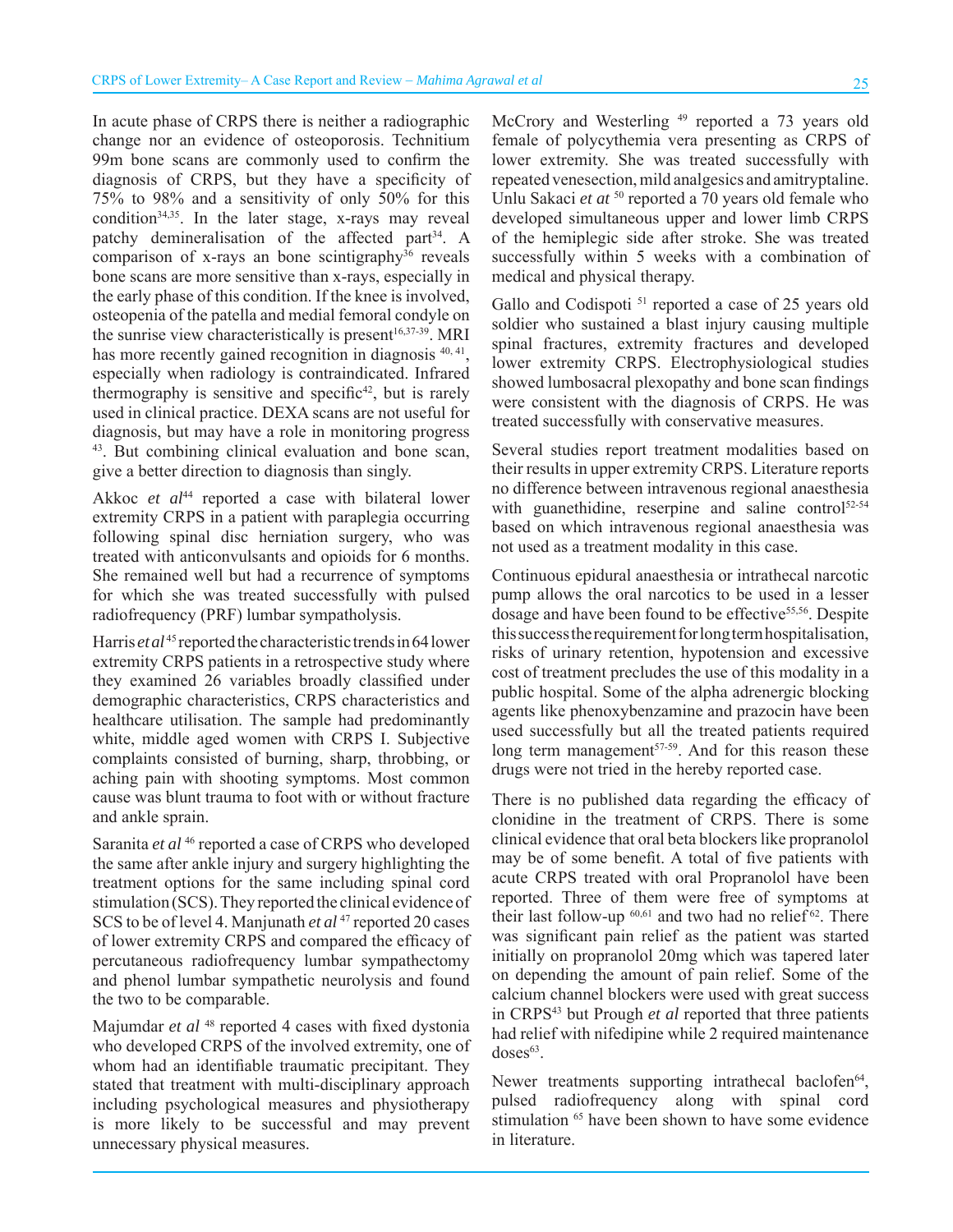Adami et al<sup>66</sup> reported that alendronate was effective in treating patients with long standing CRPS. Alendronate was started initially in this case for first two months and after starting weight bearing it was withdrawn. Rehman *et al* 67 showed that these patients have lower than normal bone density and that this relative osteoporosis improves with pamidronate. Many review articles have studied the use of anticonvulsants in treating lower extremity CRPS, but none have substantiated their effectiveness<sup>34</sup>. The only anticonvulsant studied clinically and reported in the literature to date is gabapentin which is helpful in relieving pain in CRPS<sup>68</sup>. Use of intravenous corticosteroids is well established, but none of the studies have reported their efficacy alone in lower extremity CRPS<sup>34</sup>. Use of gentle physical therapy and electrotherapy has been recommended all through the course of the disease.

# **Conclusions:**

For diagnosing CRPS, along with IASP diagnostic criteria, bone scan results can give a more conclusive picture. Early treatment and multidisciplinary approach can give equivocal results in comparison to an interventionist approach.

# **Acknowledgement:**

We would like to thank all the nursing staff and our house surgeons for cooperating with the management of the patient.

# **References :**

- 1. Boas R. Complex regional pain syndromes: symptoms, signs and differential diagnosis. In: Janig W, Stanton-Hicks M, editors. Reflex Sympathetic Dystrophy: A Reappraisal. Seattle, WA: *IASP*  Press,1996:79–92.
- 2. Stanton-Hicks M, Janig W, Hassenbusch S, Haddox JD, Boas R, Wilson P. Reflex sympathetic dystrophy: changing concepts and taxonomy. *Pain* 1995;**63:**127–33.
- 3. Merskey H, Bogduk N. Classification of Chronic Pain: Descriptions of Chronic Pain Syndromes and Definitions of Pain Terms. Seattle, WA: *IASP* Press, 1994.
- 4. Schiffenbauer J, Fagien M. Reflex sympathetic dystrophy involving multiple extremities. *J Rheumat*  1993; **20:** 165-9.
- 5. Teasell RW, Potter P, Moulin D. Reflex sympathetic dystrophy involving three limbs: a case study. *Arch Phys Med Rehabil* 1994; **75:** 1008-10.
- 6. Albazaz R, Wong Y, Homer-Vanniasinkam S. Complex regional pain syndrome: a review. *Ann Vasc Surg* 2008;**22:**297–306.
- 7. De Mos M, de Bruijn AG, Huygen FJ, Dieleman JP, Stricker BH, Sturkenboom MC. The incidence of complex regional pain syndrome: a populationbased study. *Pain* 2007;**129:**12–20.
- 8. Sandroni P, Benrud-Larson L, McClelland R, Low PA. Complex regional pain syndrome type I: incidence and prevalence in Olmsted county, a population-based study. *Pain* 2003;**103:**199–207.
- 9. Veldman PH, Reynen HM, Arntz IE, Goris RJ. Signs and symptoms of reflex sympathetic dystrophy: prospective study of 829 patients. *Lancet* 1993;**342:**1012–6.
- 10. Wang JK, Johnson KA, Ilstrup DM. Sympathetic blocks for reflex sympathetic dystrophy. *Pain* 1985; **23:** 13-7.
- 11. Goshen E, Zwas ST: Three phase Tc-99m MDP bone scan in reflex sympathetic dystrophy: Appearance and resolution of findings in bilateral disease. *Clin Nucl med* 1996; **21:** 426-8.
- 12. Ford SR, Forrest WH Jr, Eltherington L The treatment of reflex sympathetic dystrophy with intravenous regional bretylium. *Anesthesiology*  1988;**68:** 137-40.
- 13. Mc Kay NN, Woodhouse NJ, Clarke AK.Post traumatic reflex sympathetic dystrophy syndrome (Sudecks atrophy): wffects of regional guanethidine infusion and salmon calcitonin. *BMJ* 1977;**1:** 1575-6.
- 14. Rocco AG, Kaul AF, Reisman RM, Gallo JP, Lief PA. A comparison of regional intravenous guanethidine and reserpine in reflex sympathetic dystrophy: a controlled, randomized, double blind crossover study. *Clin J Pain* 1989;**5:** 205-9.
- 15. Poplawski ZJ, Wiley AM, Murray JF. Post traumatic dystrophy of the extremities. *J Bone Joint Surg Am* 1983; **65:** 642-55.
- 16. Katz MM, Hungerford DS Reflex sympathetic dystrophy affecting the knee. *J Bone Joint Surg Br*  1987;**69:** 797-803.
- 17. O'Brien SJ, Ngeow J, Gibney MA, Warren RF, Fealy S. Reflex sympathetic dystrophy of the knee: causes, diagnosis and treatment. *Am J Sports Med*  1995; **23:** 655-9.
- 18. Poehling GG, Pollock FE Jr, Koman LA. Reflex sympathetic dystrophy of the knee after sensory nerve injury. *Arthroscopy* 1988;**4:**31-5.
- 19. Waldman SD, Waldman KA. Reflex sympathetic dystrophy of the knee following arthroscopic surgery: successful treatment with neural blockade utilizing local anesthetics. *J Pain Symptom Manage*  1992; **7:**243-5.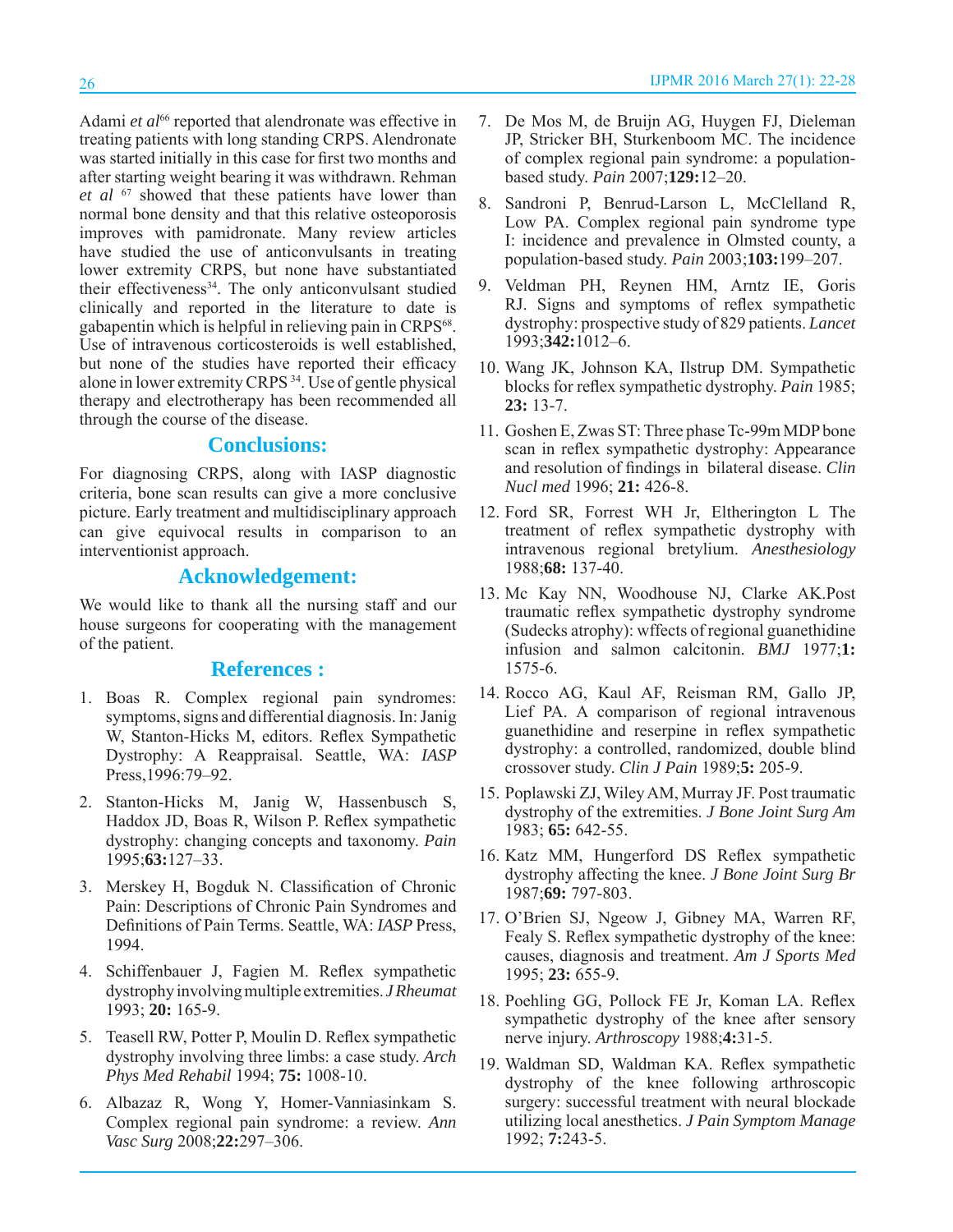- 20. Mont MA, Antonaides S, Krackow KA, Hungerford DS. Total knee arthroplasty after failed high tibial osteotomy. A comparison with a matched group. *Clin Orthop Relat Res* 1994; **299:** 125-30.
- 21. Radin EL. Anterior tibial tubercle elevation in the young adult. *Orthop Clin North Am* 1986; **17:** 297- 302.
- 22. Katz MM, Hungerford DS, Krackow KA, Lennox DW. Reflex sympathetic dystrophy as a cause of poor results after total knee arthroplasty. *J Arthroplasty*  1986; **1:** 117-24.
- 23. Myerson MS, McGarvey WC, Henderson MR, Hakim J. Morbidity after crush injuries to the foot. *J Orthop Trauma* 1994; **8:** 343 -9.
- 24. KomendaGA, Myerson MS, Biddinger KR. Results of arthrodesis of the tarsometatarsal joints after traumatic injury. *J Bone Joint Surg Am* 1996; **78:** 1665-76.
- 25. Isakov E, Susak Z, Korzets A. Reflex sympathetic dystrophy of the stump in below-knee amputees. *Clin J Pain* 1992; **8:** 270 -5.
- 26. Mittal R, Khetarpal R, Malhotra R, Kumar R. The role of Tc-99m bone imaging in the management of pain after complicated total hip replacement. *Clin Nucl Med* 1997; **22:** 593-5.
- 27. Small NC. Complications in arthroscopic surgery performed by experienced arthroscopists. *Arthroscopy* 1988; **4:** 215-21.
- 28. Feder KS, Schonholtz GJ. Ankle arthroscopy: review and longterm results. *Foot and Ankle* 1992; **13:** 382 -5.
- 29. Harrington P, Aiyaswami KV, Stephens MM. Diagnostic and therapeutic ankle arthroscopy. *Irish J Medical Sci* 1996; **165:** 121-4.
- 30. Bruehl S, Harden RN, Galer BS, *et al*. External validation of IASP diagnostic criteria for complex regional pain syndrome and proposed research diagnostic criteria. *Pain* 1999;**81:**147–54 .
- 31. Harden RN. Complex regional pain syndrome. *Br J Anaesth* 2001;**87**:99–106.
- 32. Bruehl S, Harden RN, Sorrel P. Complex regional pain syndromes, a fresh look at a difficult problem. 62nd Annual Assembly of the American Academy of Physical Medicine and Rehabilitation. San Francisco, 2000 (Conference proceedings).
- 33. Lindenfield TN, Bach BR, Wojtys EM. Reflex sympathetic dystrophy and pain dysfunction of the lower extremity. Instructional course lectures, American Academy of Orthopaedic Surgeons;J Bone Joint Surgeons; 1997: 46.
- 34. Teasdall RD, Koman A, Wessinger P, Pollock E, Smith BP, Marr AW: Reflex sympathetic dystrophy of foot and ankle. *Foot Ankle Clin* 1998;**3:**485- 510.
- 35. Kozin F, Genant HK, Bekerman C, Mc Carty DJ. The reflex sympathetic dystrophy syndrome: II. Roentgenographic and scintigraphic evidence of bilaterality and of periarticular accentuation. *Am J Med* 1976;**60:** 332-8
- 36. Todorovic-Tirnanic M, Obradovic V, Han R, Stankovic D, Sekulic D. Diagnostic approach to reflex sympathetic dystrophy after fracture: radiography or bone scintigraphy? *Eur J Nucl Med* 1995;**22:** 1187-93.
- 37. Finsterbush A, Frankl U, Mann G, Lowe J. Reflex sympathetic dystrophy of the patellofemoral joint. *Orthop Rev* 1991;**20:**877-85.
- 38. Ogilvie-harris -DJ, roscoe M. Reflex sympathetic dystrophy of the knee. *J Bone Joint Surg Br*  1987;**69:**804-6.
- 39. Tietjen R. Reflex sympathetic dystrophy of the knee. *Clin Orthop* 1986**;209:**234-43.
- 40. Shahabpour M, Handelberg F, Opdecam M, Osteaux M, Spruyt D, Vaes P, *et al*. Magnetic resonance imagine (MRI) of the ankle and hindfoot. *Acta Orthop Belgica* 1992; **58:** 5-14.
- 41. Darbois H, Boyer B, Dubayle P, Lechevalier D, David H, Ait- Ameur A. MRI findings in reflex sympathetic dystrophy of the foot. *Journal de Radiologie* 1999; **80:** 849 - 54.
- 42. Rosenberg N, *et al*. Stress infrared telethermography is useful in the diagnosis of complex regional pain syndrome, type I (formerly reflex sympathetic dystrophy). *Clin J Pain* 1997; **13:** 50 - 9.
- 43. Chapurlat RD, Duboeuf FP, Liens D, Meunier PJ. Dual energy Xray absorptiometry in patients with lower limb reflex sympathetic dystrophy syndrome (see comments). *J Rheumatol* 1996; **23:** 1557- 59.
- 44. Akkoc Y, Uyar M, Oncu J, Ozcan Z, Durmaz B. Complex regional pain syndrome in a patient with spinal cord injury: management with pulsed radiofrequency lumbar sympatholysis. *Spinal Cord*  2008;**46:**82-4.
- 45. Harris J, Fallat L, Schwartz S. Characteristic trends of lower extremity complex regional pain syndrome. *J Foot Ankle Surg* 2004; **43:**296-301.